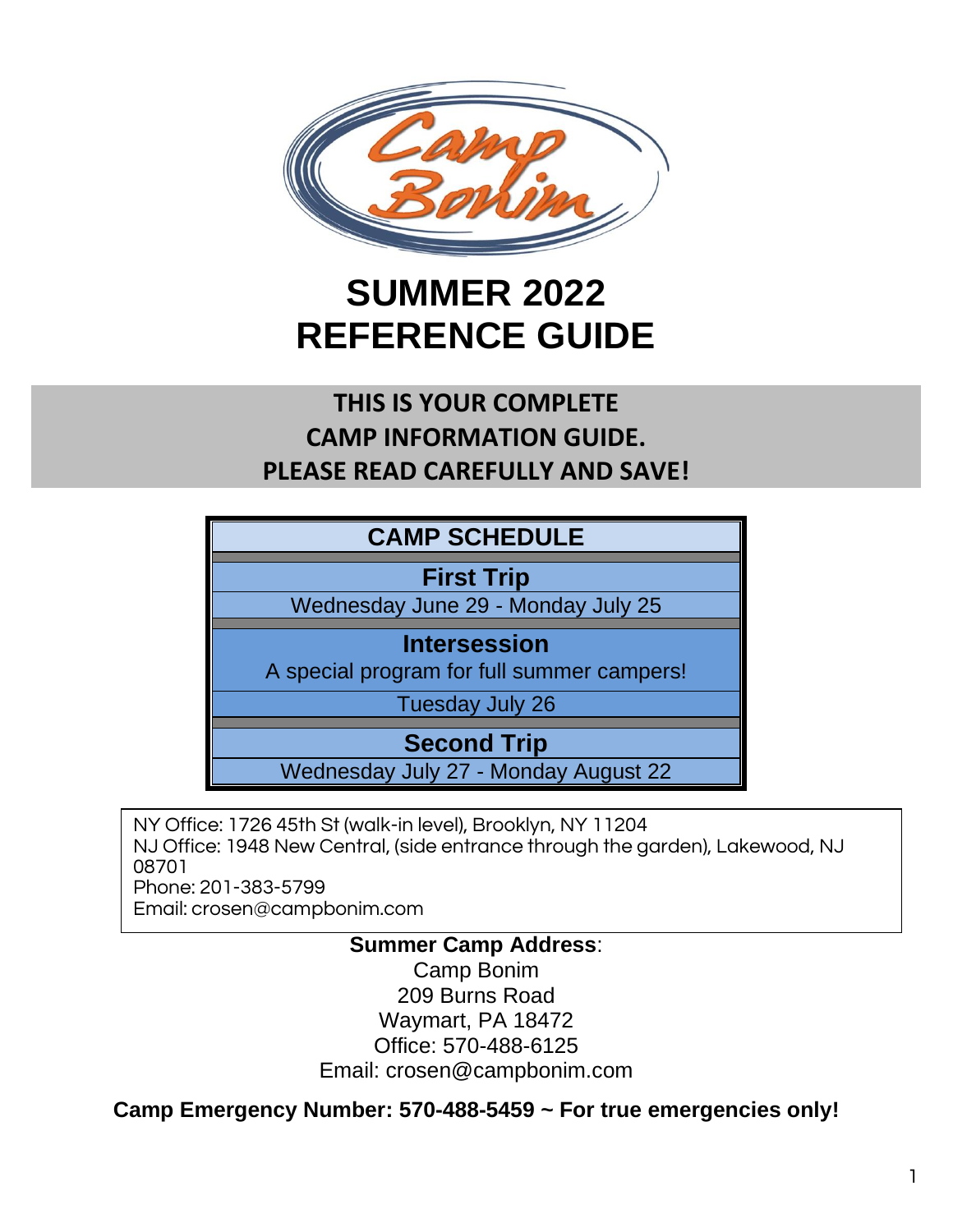#### **DIRECTIONS TO CAMP BONIM**

| <b>FROM QUEENS/FAR ROCKAWAY</b><br>& MANHATTAN (MOSTLY HIGHWAYS)                                            | <b>HOLLAND TUNNEL</b><br>5<br><b>NEW JERSEY TURNPIKE / 280 WEST</b>      |                                               |                                                      |  |  |
|-------------------------------------------------------------------------------------------------------------|--------------------------------------------------------------------------|-----------------------------------------------|------------------------------------------------------|--|--|
| George Washington Bridge to                                                                                 | Exit Holland Tunnel, go a few blocks to the incline                      |                                               |                                                      |  |  |
| Rt 80 West (past watergap into Pennsylvania) to                                                             | Go up incline, follow signs to NJ Turnpike on the right                  |                                               |                                                      |  |  |
| Rt 380 North to                                                                                             | side.                                                                    |                                               |                                                      |  |  |
| Rt 6 East, East Carbondale (just past Exit 1 Tigue St)                                                      | <b>Take NJ Turnpike North</b>                                            |                                               |                                                      |  |  |
| Expressway becomes local Road                                                                               | Follow instructions #3 from the NJ Turnpike North                        |                                               |                                                      |  |  |
| Left onto 296 North (At traffic light with Valero & Gulf<br>Station) for 1 mile. (Camp Bonim sign on right) | 6<br><b>RETURN TO NEW YORK</b>                                           |                                               |                                                      |  |  |
| Right onto Stanton Rd (1 <sup>st</sup> right past sign)                                                     |                                                                          | Right out of Camp onto Burns Rd               |                                                      |  |  |
| Straight til stop sign, cross Elk Lake Rd and                                                               | At the stop sign, continue straight (Stanton Rd)                         |                                               |                                                      |  |  |
| Continue straight onto Burns Road.                                                                          | Left at the end of the road (the 296)                                    |                                               |                                                      |  |  |
| Camp is $\frac{1}{2}$ mile up Burns Rd on the left.                                                         | Right at the first light onto Rt 6 W (to expressway)                     |                                               |                                                      |  |  |
| <b>DO NOT EXCEED 15 MPH ON BURNS ROAD!</b>                                                                  | Exit to 380 South                                                        |                                               |                                                      |  |  |
| NEIGHBORHOOD CHILDREN PLAY ON THE RD!                                                                       | Exit to 80 East to: (#1) George Washington Br                            |                                               |                                                      |  |  |
| <b>FROM QUEENS/FAR ROCKAWAY</b><br>$\overline{\mathbf{2}}$                                                  |                                                                          | (#3) 280 East                                 | (#4) 46 East                                         |  |  |
| <b>ALTERNATE ROUTE</b>                                                                                      |                                                                          | <b>NJ Turnpike South</b>                      | Rt 3 East to                                         |  |  |
| George Washington Bridge to                                                                                 |                                                                          | <b>Goethals Bridge</b>                        | • Lincoln Tunnel OR                                  |  |  |
| Rt 80 West to                                                                                               |                                                                          | Verrazano Bridge                              | • 1&9 South > Holland Tunnel                         |  |  |
| Exit 34B, Rt 15 North<br>Continue onto 206 North into Milford, then                                         | 7                                                                        | <b>FROM THE CATSKILLS</b>                     |                                                      |  |  |
| Continue on to Rt 6 West (past Honesdale 8-9 miles)                                                         | 17B from White Lake (4.6 mi) til Narrowsburg                             |                                               |                                                      |  |  |
| Sign for Camp Bonim on the right.                                                                           |                                                                          | sign (across from Russel Farms)               |                                                      |  |  |
| Right onto Elk Lake Rd (just past camp sign)                                                                | Left at sign; continue for 12 miles to end of rd.                        |                                               |                                                      |  |  |
| Follow for about 2 miles.                                                                                   | Right onto 52 West (1.3 miles) til stop sign                             |                                               |                                                      |  |  |
| Right onto Burns Rd.                                                                                        | Bear Right over Narrowsburg Bridge onto                                  |                                               |                                                      |  |  |
| Camp is $\frac{1}{2}$ mile up Burns Rd on the left.                                                         | 652 W (12 miles) to Rt 6                                                 |                                               |                                                      |  |  |
| DO NOT EXCEED 15MPH ON BURNS ROAD!                                                                          | Right onto 6 West (9.5 miles) until Bonim sign                           |                                               |                                                      |  |  |
| NEIGHBORHOOD CHILDREN PLAY ON THE RD!                                                                       | Follow directions #2 from 'Sign for Camp Bonim"                          |                                               |                                                      |  |  |
| <b>FROM BROOKLYN</b><br>$\mathbf{3}$<br>(TO AVOID MANHATTAN)                                                | 8                                                                        | <b>FROM BALTIMORE</b>                         |                                                      |  |  |
| Verrazano Bridge to                                                                                         |                                                                          | Rt 695 (Beltway North) to                     |                                                      |  |  |
| Goethel's Bridge to                                                                                         |                                                                          |                                               |                                                      |  |  |
| NJ Turnpike North (follow signs to get to exit15W)                                                          | Rt 83 North til Harrisburg (1.5 hrs) to<br>81 N towards Scranton til     |                                               |                                                      |  |  |
| Exit 15 W to Rt 280 W to                                                                                    |                                                                          |                                               |                                                      |  |  |
| Rt 80 West.                                                                                                 | sign for $E$ . Carbondale $-6E$ ast<br>Follow directions #1 from Rt 6 E. |                                               |                                                      |  |  |
| Follow Directions #1 from Rt 80.                                                                            |                                                                          |                                               |                                                      |  |  |
| <b>VIA HOLLAND TUNNEL</b><br><b>RTS 3 &amp; 46</b>                                                          |                                                                          | <b>FROM PHILADELPHIA</b>                      |                                                      |  |  |
| Exit Holland Tunnel, go a few blocks to the incline                                                         |                                                                          | 81 North to sign for East Carbondale – 6 East |                                                      |  |  |
| Go up incline, follow signs to US 1&9 North, all                                                            |                                                                          | Follow directions #1 from Rt 6 E.             |                                                      |  |  |
| the way to the left, into the underpass. (for $\frac{1}{2}$ mile)                                           | <b>FROM MONSEY</b>                                                       |                                               |                                                      |  |  |
| Take 1 <sup>st</sup> exit on the right to first traffic light.                                              |                                                                          |                                               |                                                      |  |  |
| At first traffic light, on the right, is US 1&9 North<br>(Uhaul on the corner)                              |                                                                          |                                               | NY State Thruway North til Harriman, Exit 16, to     |  |  |
| Turn Right onto 1&9 North; go for a few miles                                                               |                                                                          | Rt 17 West (Quickway) to Exit 121,            |                                                      |  |  |
| Turn Left onto Rt 3 West by light (Palace Hotel /                                                           | Rt 84 West ino PA to Exit 17 (New Foundland),                            |                                               |                                                      |  |  |
| Days Inn on the right; Rt 3 on left)                                                                        |                                                                          |                                               | Rt 191 North which becomes 196 North.                |  |  |
| Left at the Fork to 46 West (The right is to Montclaire)                                                    |                                                                          |                                               | Bear Left at the fork to stay on 296 North, Continue |  |  |
| Follow signs to 80 West                                                                                     | into Waymart across Rt 6 to sign for Camp Bonim                          |                                               |                                                      |  |  |
| Follow Directions #1 from Rt 80.                                                                            | Follow directions #1 from Camp Bonim Sign.                               |                                               |                                                      |  |  |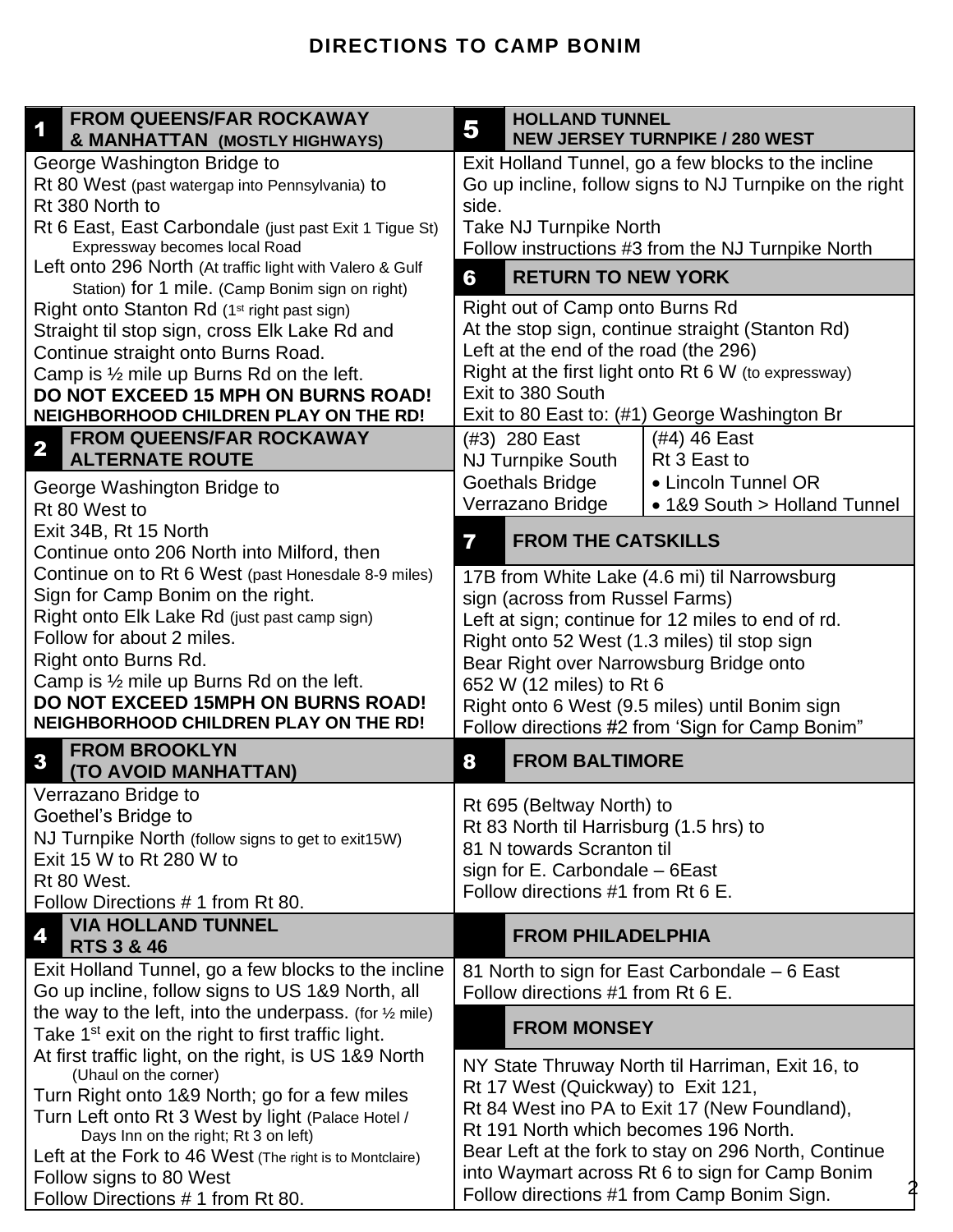## **FINANCIAL INFORMATION**

**BALANCE OF PAYMENT** is due May 1, 2022. For your convenience, all major credit cards are accepted through our online module, as well bank account payments. Cash and checks can be brought or mailed to the camp office. **Please note that credit card payments are subject to a 3% surcharge.**

**BOUNCED CHECKS** or electronic bank payments that are denied due to insufficient funds are subject to a \$30 fee. **Please do not give checks to campers; they often get lost!**

**CANTEEN** suggested amount is \$75-\$100 per child per session. They will be allowed to withdraw small amounts of money for outside expenses. When you buy canteen credit, remaining money is not refundable, but rather remains available to you as a Camp Bonim credit. We are currently working on the canteen system. Information regarding how and when to add money to your son's canteen account will be available on the website closer to the summer.

**BIRTHDAYS** in camp are great fun. To order a birthday cake for your son, please sign up online in the 'forms' section under general information on the website. After camp begins you must notify us via email. You will be invoiced \$25 for cake orders.

**T-SHIRTS** are now sold online at **[www.packforcamp.com/bonim](http://www.packforcamp.com/bonim)**. Click on 'SHOP BONIM LOGOWEAR STORE'. Tshirts will be available to order in May. Additional camp merchandise will be available on the same page in the popup store. These can be ordered anytime. Early orders will have the option of free delivery to camp.

#### **SPECIAL INSTRUCTION**

**LEARNING INSTRUCTION:** Rebbeim are available to hire for private learning upon request, outside of camp's regular learning schedule. Please contact our learning director, Rabbi Lapidus, at [cdl@nirc.edu](mailto:cdl@nirc.edu) to make arrangements.

**SWIMMING INSTRUCTION** is available privately upon request. To make arrangements, please contact the camp office, and leave a message for our head lifeguard, Rabbi Eisgrau.

## **IMPORTANT FORMS**

**MEDICAL FORMS must be in our office by May 1.** IMPORTANT – You must include a copy of your insurance card and details of your health insurance plan, including co-payments for prescriptions or doctor visits. We will use it whenever possible.

**J DRUGS FORMS** are available on the web site. All campers or staff under the age of 18 who will need to take medication in camp must order their prescriptions through J Drugs. If there is an issue with this, you must call the nurse, Mrs. Guttman, at 570-498-2764. Order by May 1<sup>st</sup> to avoid late fee.

**PHOTO ENROLL:** Camp is signed up with Photoenroll, a great free service that uses state-of-the-art facial recognition technology to send you pix of your kids! Once you register and enroll your child's faces, Photoenroll will find your child's face in our pictures and email or text as new pictures are added. You can also view all photos of your child on a personalized gallery just for you on their website. To create an account, go to campbonim.net, pictures, and choose 'photo enroll' from the dropdown menu. Instructions are located on the pictures tab as well.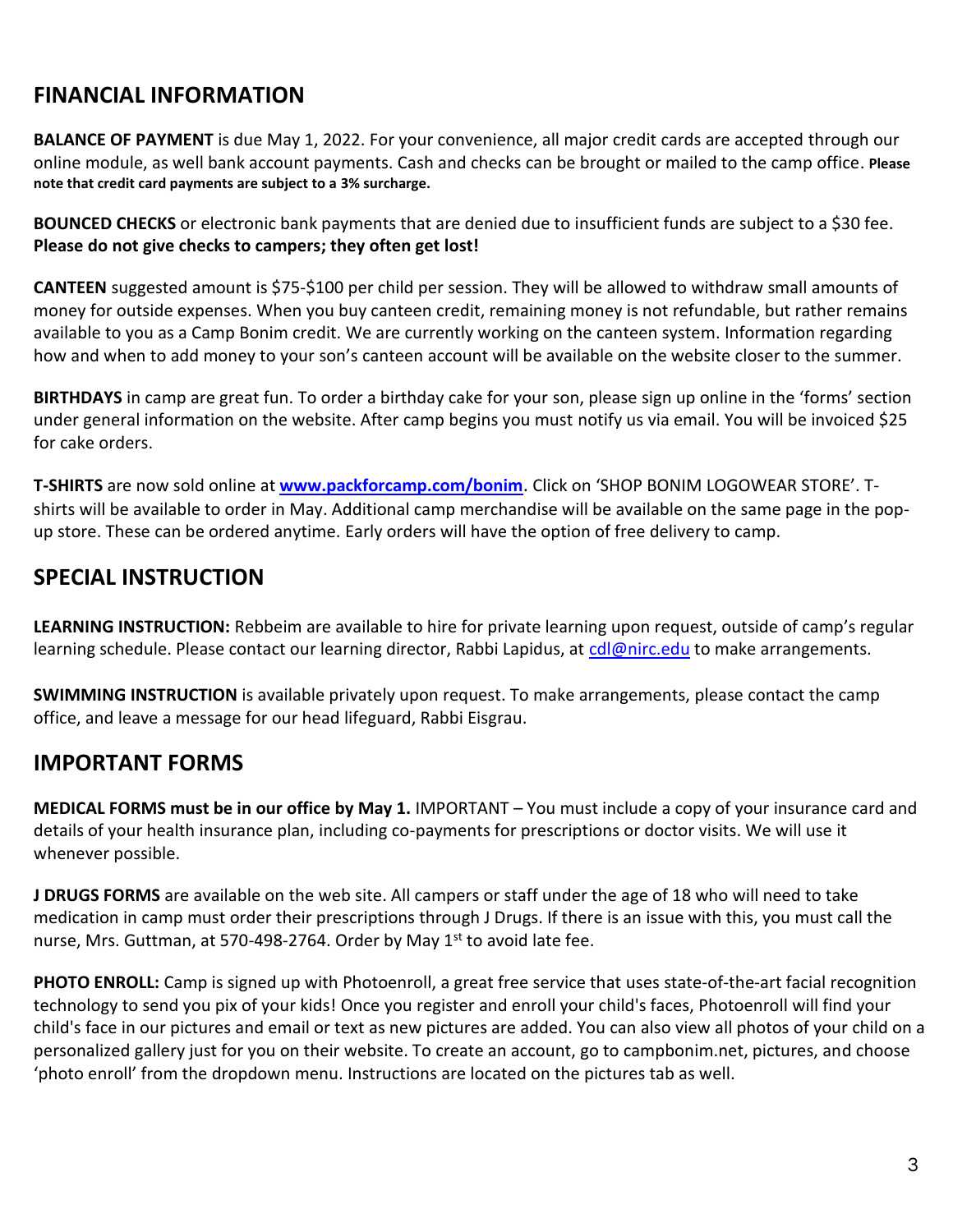## **COMMUNICATION, VISITING, AND LEAVING; RULES AND REGULATIONS**

**ALL MAIL** must contain the staff or camper's name, grade and bunk number to make delivery more efficient. Emails should be sent t[o campers@campbonim.com.](mailto:campers@campbonim.com) Please include recipient's name, grade, and bunk in the subject line. Please include recipient's name, grade, and bunk on the top of each page. Postal mail should be sent to the camp address on the cover of this handbook. Please include recipient's name, grade, and bunk in the lower left corner of the envelope. Emails and faxes will be printed daily and handed out by meals in the dining room along with postal mail. If the camper is not there, he may not get his mail. Postal mail to and from Camp sometimes takes a few days so please be patient.

**PACKAGES** delivered to camp must be carried by campers to the bunk from the office. **Please do not send heavy items such as cases of drinks.** Drinks are available at the canteen.

**TELEPHONE CALLS:** Campers can use their counselor's phones to call home every Friday.

**TRANSPORTATION TO AND FROM CAMP** will be provide by HLKT LLC. As soon as more information becomes available it will be posted to our website.

Please note that staff must arrive in camp 1 day before the campers. 1<sup>st</sup> trip staff must arrive on Tuesday June 28<sup>th</sup>. 2<sup>nd</sup> trip staff must arrive on Tuesday July 26<sup>th</sup>.

**VISITING DAY** As of now there is no visiting day scheduled for summer 2022.

**TIPPING:** Our staff consists of very dedicated and talented young men who put in much time and effort to ensure the happiness of your son(s). Some token of appreciation should rightfully be shown. Below are the recommended tip amounts.

You will receive information during the summer via email to allow you tip online.

| Counselors - \$40.00 - \$60.00 per trip     | Waiter: \$35.00 - \$45.00 per trip         |  |
|---------------------------------------------|--------------------------------------------|--|
| ∥ Jr. Counselors - \$35.00-\$45.00 per trip | Learning Rebbe: \$40.00 - \$60.00 per trip |  |

#### **When sending checks in the mail, send tips directly to your son's counselor, learning Rebbe, waiter and J.C., c/o Camp Bonim.**